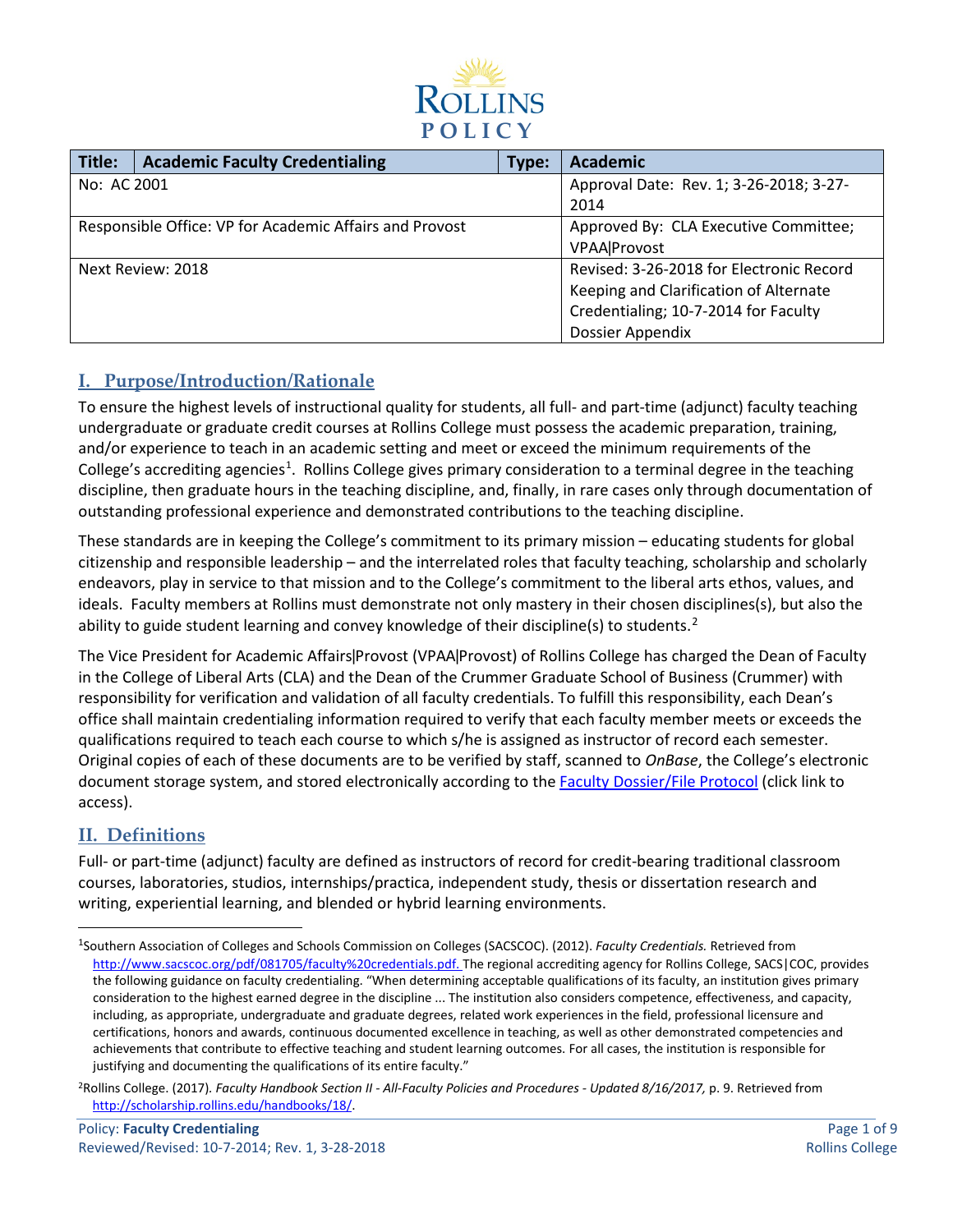A terminal degree is defined as the highest degree awarded in the academic discipline and is most often the earned doctorate, e.g., Doctor of Philosophy (Ph.D. or D.Phil.), Doctor of Education (Ed.D.), etc., but may also be a terminal master's degree, e.g., Master of Fine Arts (M.F.A.), Master of Library Science (M.L.S.), Master of Social Work (M.S.W.), etc., as recommended by departmental faculty and determined by the appropriate Dean, in consultation with the VPAA Provost when required.

An official transcript is defined as an itemized listing of courses, credit, and grades attempted/earned or other academic record that includes appropriate institutional indicia or other security features establishing that it is an official document of the issuing institution. All official transcripts or academic records must meet the authenticity criteria established by the issuing institution. An official document must possess all of the following data points: the issuing institution's official seal; signature of the appropriate authorizing agent, preferably the institution's registrar; the institution's official letterhead or stationary; the institution's watermark or other identifier; and the date of issue.

## **III. Procedure or Application**

## A. **Undergraduate Level Teaching**

Faculty teaching at the undergraduate level, including general education and all courses intended to satisfy baccalaureate or associate's degree requirements if transferred, will hold an earned doctorate or master's degree in the teaching or a related discipline, or a master's degree with a concentration in the teaching discipline (a minimum of 18 graduate semester hours in the teaching discipline).

At least 25-percent of the discipline course hours in each undergraduate major program must be taught by faculty members holding the terminal degree, usually the earned doctorate, in the discipline.

## B. **Graduate or Post-Baccalaureate Level Teaching**

Faculty teaching at the graduate and post-baccalaureate level will hold an earned doctorate or other terminal degree in the teaching or a related discipline.

In the Crummer Graduate School of Business, full- and part-time (adjunct) faculty are appointed as either participating faculty members, those actively and deeply engaged in the activities of Crummer beyond direct teaching, or supporting faculty members, those who do not as a rule participate in Crummer's operational or intellectual life beyond instructional responsibilities.<sup>[3](#page-1-0)</sup> Faculty may be scholarly academics (SA), practice academics (PA), instructional practitioners (IP), or scholarly practitioners (SP). It is assumed that most Crummer supporting faculty will be chosen for their professional qualifications. Standards cited in this section are aligned to The Association to Advance Collegiate Schools of Business (AACSB) International criteria.<sup>[4](#page-1-1)</sup>

• SA faculty members sustain currency and relevance through a significant level of professional engagement, interaction, and relevant activities. SA faculty normally hold research doctorates or other appropriate terminal degrees in the field and demonstrate sustained scholarly activities over each five year rolling period. Minimum activity necessary to be granted SA status is publication of two peer reviewed journal articles or other substantial scholarly contributions such as scholarly books, chapters in edited volumes and invited book chapters, published by reputable publishers, within the five-year rolling period. In addition, faculty members may undertake a variety of academic engagement activities linked to the theory of business and management to support maintenance of SA status.

<span id="page-1-0"></span> <sup>3</sup> Rollins College. (2017.) <sup>B</sup>*ylaws Faculty of The Roy E. Crummer Graduate School of Business*, *Article VII Faculty Evaluations and Performance Expectations, Section 7.3 Professional Criteria*, pp. 8-14. Retrieved from [https://scholarship.rollins.edu/crummer\\_bylaw/4/.](https://scholarship.rollins.edu/crummer_bylaw/4/)

<span id="page-1-1"></span><sup>4</sup> The Association to Advance Collegiate Schools of Business (AACSB) International. (2013, updated 2017.) *Eligibility Procedures and Accreditation Standards for Business Accreditation.* Retrieved from [http://www.aacsb.edu/-](http://www.aacsb.edu/-/media/aacsb/docs/accreditation/standards/business-accreditation-2017-update.ashx?la=en) [/media/aacsb/docs/accreditation/standards/business-accreditation-2017-update.ashx?la=en.](http://www.aacsb.edu/-/media/aacsb/docs/accreditation/standards/business-accreditation-2017-update.ashx?la=en)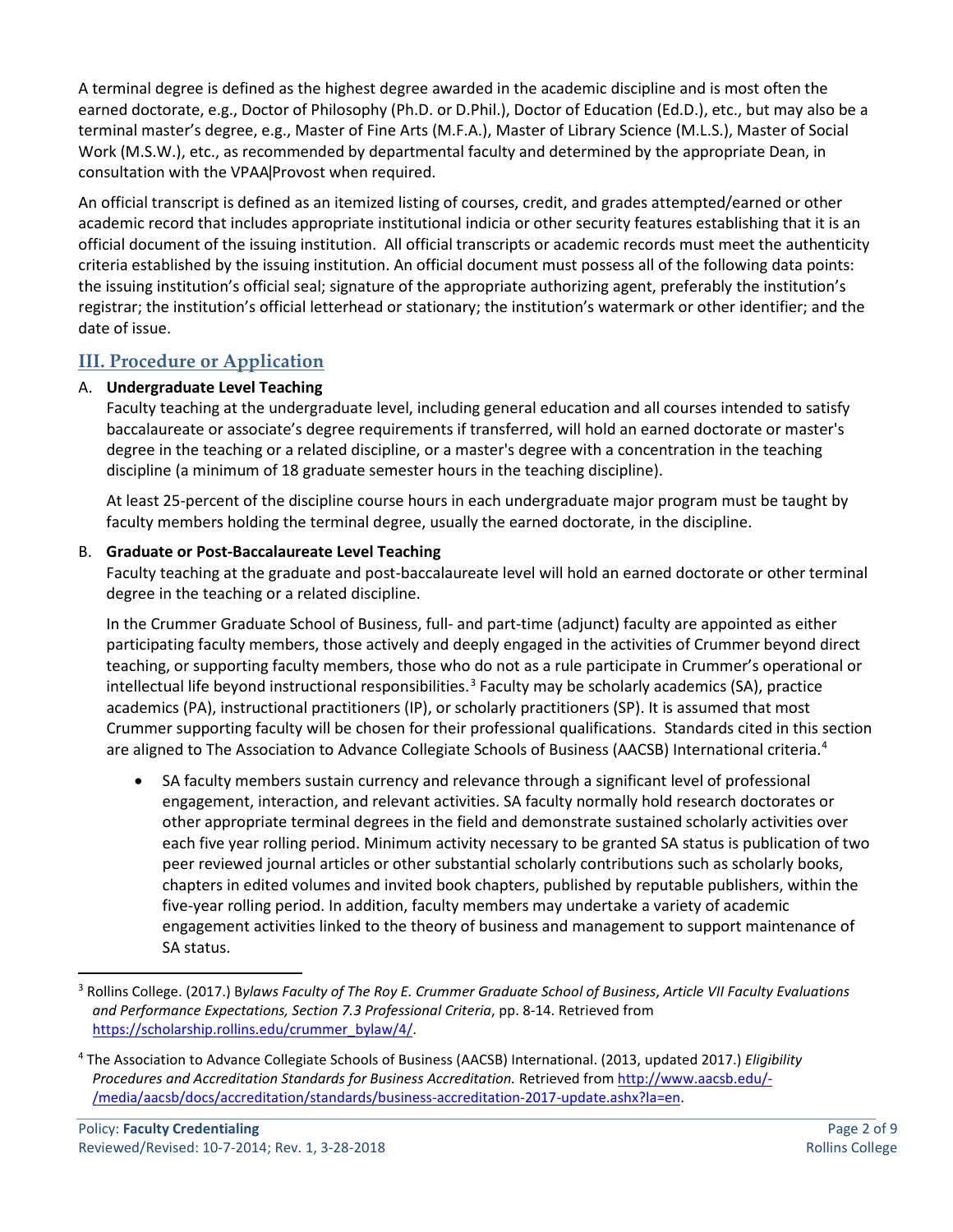- PA faculty sustain currency and relevance through a significant level of professional engagement, interaction, and relevant activities and augment their initial preparation as academic scholars with activities that demonstrate an on-going engagement with the business and/or non-profit community, including social entrepreneurial organizations, and other community related agencies. They sustain currency and relevance through a significant level of professional engagement, interaction, and relevant activities, or some combination of academic (as included in the definition of SA) and professional engagement. Significant administrative service to the college or university (e.g. department chair, dean, associate dean, center director) may be considered as evidence of professional qualification.
- IP faculty members sustain currency and relevance through continued professional experience and engagement related to their professional backgrounds and experience. Normally, IP status is granted to faculty members who join the faculty with significant and substantive professional experience.
- SP faculty members sustain currency and relevance through continued professional experience, engagement, or interaction and scholarship related to their professional background and experience. SP status applies to practitioner faculty members who augment their experience with development and engagement activities involving substantive scholarly activities in their fields of teaching.

## C. **Role of the Deans**

The VPAA | Provost of Rollins College has charged the Dean of CLA and the Dean Crummer with responsibility for verification and validation of all faculty credentials. To fulfill this responsibility, each Dean's office shall maintain in faculty files credentialing information required to verify that each faculty member meets or exceeds the qualifications required to teach each course to which s/he is assigned as instructor of record each semester. Such credentialing information will generally comprise a combination of documents including the original terminal degree transcript, curriculum vita, and any exception statements demonstrating outstanding contributions to the teaching field (see item D. Procedure for Teaching without the Terminal Degree, below).

Prior to any full- or part-time faculty appointment at the College, the appropriate Dean shall collect all documents needed to demonstrate that an individual is qualified to teach each of the courses to which s/he will be assigned as instructor of record. Original copies of each of these documents are to be verified by staff, scanned to *OnBase*, the College's electronic document storage system, and stored electronically according to the [Faculty Dossier/File Protocol](#page-8-0) (click link to access). Deans will work with the department/program chair/coordinator/director, or others (as appropriate), to acquire the documents required for this credentialing process. Transcripts from universities outside the United States must receive: (1) certified English translation and/or (2) evaluation by a recognized, independent, external reviewer, prior to issuance of teaching agreements.

## D. **Responsibilities of Faculty**

All prospective full- and part-time instructors of record are required to provide Rollins College with original documentation needed to verify teaching credentials at the time of hire. Such documentation includes, but may not be limited to, original transcripts, curriculum vita, supplemental resume materials, all appropriate licenses or certifications, and other verifications of professional experiences needed to establish teaching experience as required. Any cost associated with providing proof of academic credentials, translation, or verification shall be borne by the prospective instructor.

## E. **Procedure for Teaching without the Terminal Degree**

Rollins gives primary consideration to a terminal degree in the teaching discipline, then graduate hours in the teaching discipline, and, finally, in rare cases only, through documentation of outstanding professional experience and demonstrated contributions to the teaching discipline.

In cases where an instructor of record does not hold eighteen (18) graduate semester hours in the teaching discipline, exceptional alternative qualifications may be documented to justify a teaching appointment. The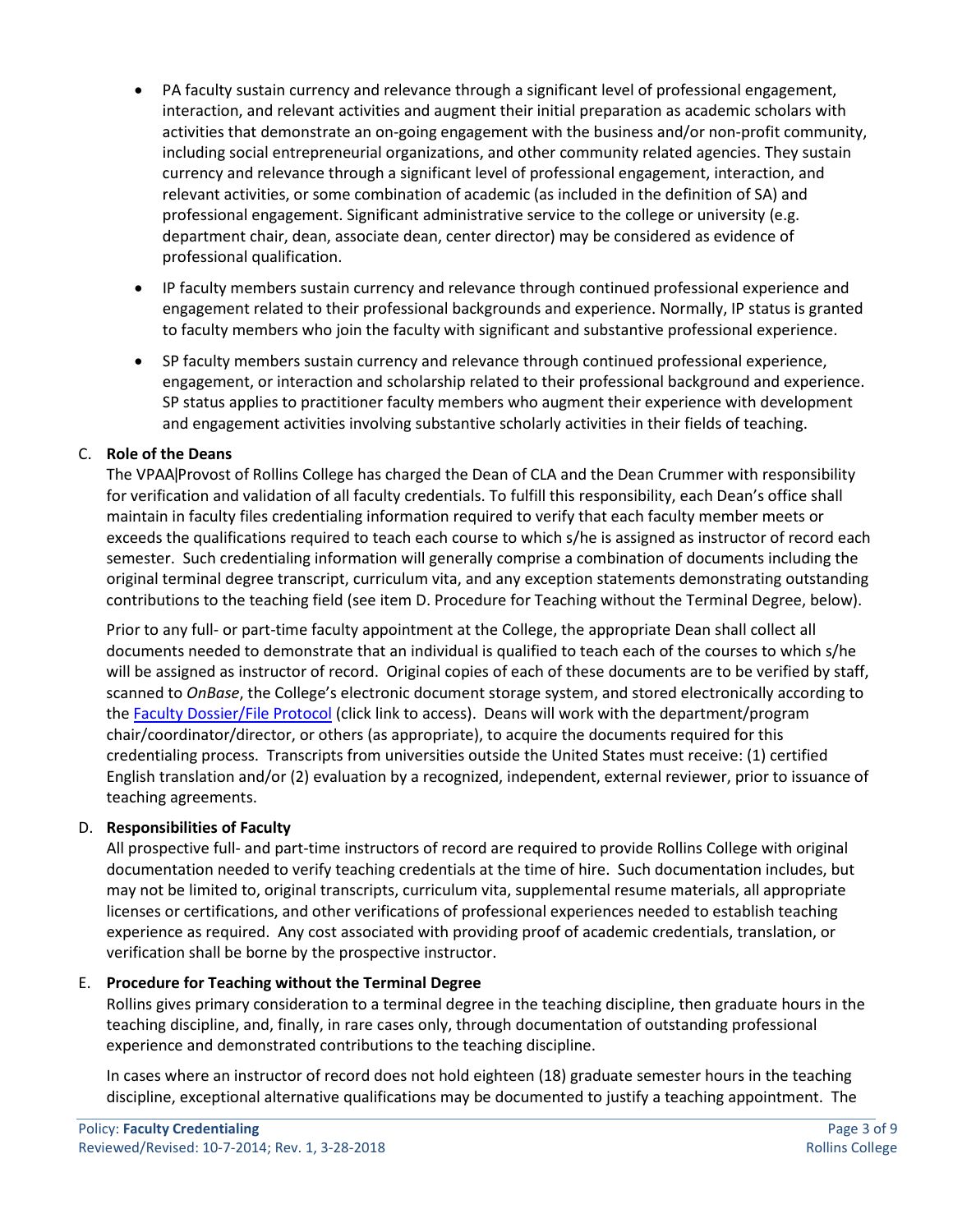appropriate Dean is charged with determining adequacy of exceptional contributions to the teaching discipline when alternate qualifications are used to establish faculty qualifications.

Departments or programs wishing to appoint as instructional staff an individual who does not hold eighteen (18) graduate semester hours in the teaching discipline must submit to the appropriate Dean a recommendation and an Equivalent Faculty Credentials Worksheet [\(Appendix I\)](#page-5-0). If equivalent credentials are approved by the Dean, the requesting Department completes a Faculty Credentials Equivalency Report [\(Appendix II\)](#page-7-0) noting outstanding professional experience and/or demonstrated contributions to the teaching field. The Worksheet and Equivalency Report must be approved and on-file with the appropriate Dean's Office prior to scheduling for the term of intended teaching service.

**Faculty Credentials Worksheet**. As outlined on the Equivalent Faculty Credentials Worksheet [\(Appendix I\)](#page-5-0), to establish credential equivalency, instructor candidates must hold a minimum of five (5) documented years of discipline-related work experience and meet at least two (2) of the following criteria. Graduate program directors, in collaboration with academic deans, may establish more rigorous credentialing standards than the minimum requirements noted below.

- $\Box$  Bachelor's or Master's degree and major within an appropriate or related teaching discipline.
- $\square$  Current, appropriate professional licensure or certification in the teaching discipline.
- $\Box$  One (1) teaching award (institutional, state, regional, or national) within the last five (5) years or two years of above-average teaching evaluations from a regionally-accredited institution of higher education.
- $\Box$  One non-teaching award (institutional, state, regional, or national) related to the teaching discipline within the last five (5) years.
- $\Box$  A five-year record of peer-reviewed, refereed, or invited publications; presented papers, exhibitions, performances or other juried creative activities at the state, national or international level providing equivalence to the five-year record of a tenure track faculty member (in the discipline).
- $\Box$  Other competencies, achievements, or contributions to the teaching discipline including Honorary degree(s) based upon substantial accomplishments within the appropriate discipline, such as author or co-author of textbook and/or other pedagogical materials; continued professional education (CPE) in the discipline; principal or co-principle of funded external grants; supervision of graduate student research; private sector consulting, training, audits, or external reviews related to the discipline; or a record of continuous significant student achievement in the discipline.

**Faculty Credentials Equivalency Report.** The following information justifying the applicant's qualifications must be included on the Faculty Credentials Equivalency Report [\(Appendix II\)](#page-7-0).

- $\square$  Discipline, employment status (full- or part-time), and name of instructor.
- $\Box$  Courses to be taught, level of instruction (undergraduate or graduate), and number of sections to be taught.
- $\Box$  List of degrees earned and, using graduate transcripts, the number of semester hours that are relevant to the course(s) assigned.
- $\Box$  Detailed alternative qualifications including other degrees and concentrations, certificates and diplomas, professional licensure or certification, special training, documented teaching excellence in the field, honors, awards, special recognitions, publications or presented papers, related work experience, and other documented teaching competencies and achievements that contribute to effective teaching and student learning outcomes as shown on the Faculty Credentials Worksheet.

# **IV. Related Policies or Applicable Publications**

*Rollins College Faculty Handbook*, Section II, Policies & Procedures, Faculty Credentialing.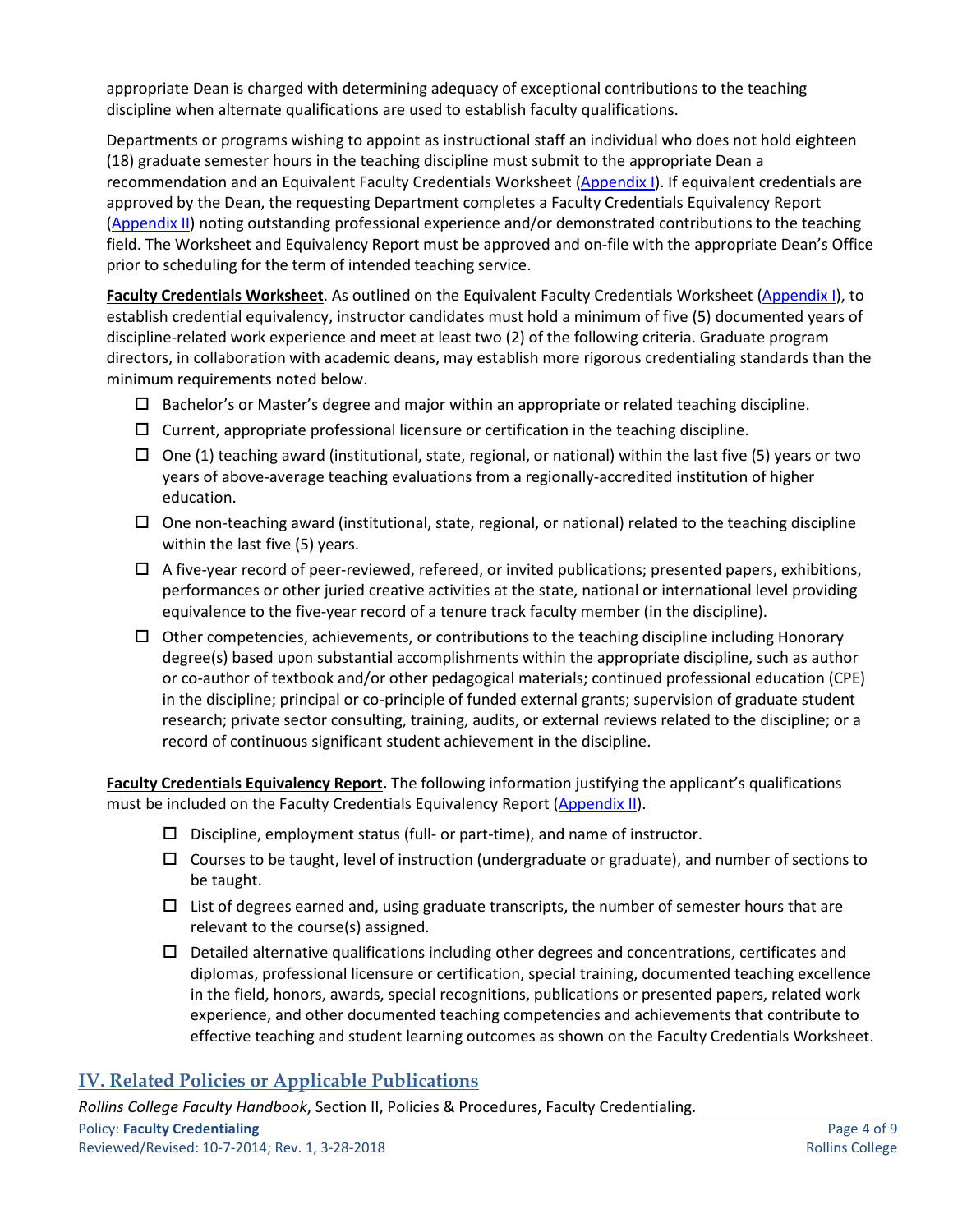*Bylaws of the Faculty of the College of Liberal Arts*, Art. VIII. Faculty Appointments and Evaluations, Section A. Faculty Appointments.

*Faculty of the Crummer Graduate School of Business Bylaws*, Art. IV. Types of Faculty and Faculty Qualifications

# **V. Appendices/Supplemental Materials**

[Appendix I:](#page-5-0) Equivalent Faculty Credentials Worksheet [Appendix II:](#page-7-0) Faculty Credentials Equivalency Report [Faculty Dossier/File Protocol](#page-8-0)

## **VI. Rationale for Revision**

October 7, 2014: Process clarification and documentation requirements. January 1, 2018: Updated for Electronic Record Keeping and Clarification of Alternate Credentialing Procedures.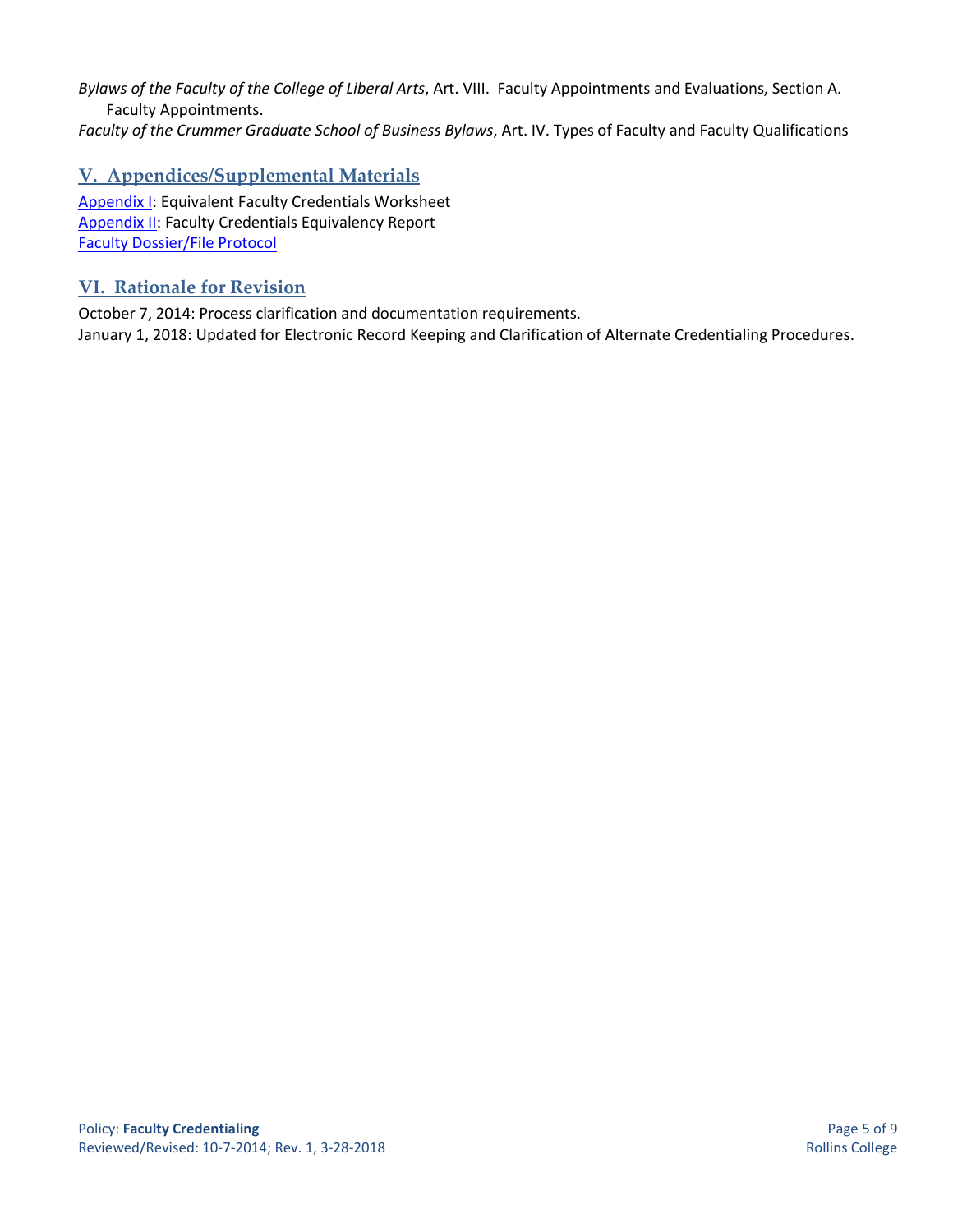<span id="page-5-0"></span>



# **EQUIVALENT FACULTY CREDENTIALS WORKSHEET**

|  | <b>Faculty Member:</b> |
|--|------------------------|
|--|------------------------|

**Department:** 

| Teaching Discipline(s): |  |  |  |
|-------------------------|--|--|--|
|-------------------------|--|--|--|

 $\blacksquare$ College/School:

The information below establishes that the individual meeting these criteria is credentialed to teach in the specified teaching discipline under the premise that **the entirety of the equivalent criteria is "equivalent" to possession of a terminal degree in the teaching discipline**. An individual must hold BOTH Related Work Experience AND fulfill at least two of the six additional criteria shown. Check the block indicating Acceptable Documentation and then enter the date/dates of that activity. Print this form; have it signed by the Department Chair, and forward with the original documents checked off in the Acceptable Documentation column to the appropriate Dean. A copy is filed in the College's *OnBase* electronic Faculty Dossier. Equivalent credentialing is in effect while the individual continues to meet the criteria documented below. Graduate program directors, in collaboration with academic deans, may establish more rigorous credentialing standards than the minimum requirements noted below.

| <b>Equivalent Credential Category/Criteria</b>                                                                                                            | <b>Acceptable Documentation</b>                                                                                                                                                                                   | <b>Dates/Timeframes (Required)</b> |
|-----------------------------------------------------------------------------------------------------------------------------------------------------------|-------------------------------------------------------------------------------------------------------------------------------------------------------------------------------------------------------------------|------------------------------------|
| <b>Related Work Experience: Not less than five (5) years of</b><br>professional work experience in the teaching discipline or<br>a closely related field. | Supervisor, administrator, or owner<br>confirmation on agency letterhead;<br>human resources documentation;<br>references from clients (mandatory if<br>self- supervised) or commendations;<br>IRS documentation. | mm/dd/yyyy<br>mm/dd/vvvv           |

## **At least one qualification from at least two of the following categories.**

| Degree(s) or Major(s) in the Teaching Discipline:<br>master's degree in the teaching or closely related<br>discipline. (Minimum of 18 graduate semester hours.)                                                                                                                                                                                                             | □                     | Official transcripts for qualifying<br>degree.                                                                                                                                                                                                                                                                  | mm/dd/yyyy                             |
|-----------------------------------------------------------------------------------------------------------------------------------------------------------------------------------------------------------------------------------------------------------------------------------------------------------------------------------------------------------------------------|-----------------------|-----------------------------------------------------------------------------------------------------------------------------------------------------------------------------------------------------------------------------------------------------------------------------------------------------------------|----------------------------------------|
| Licenses or Certifications: Current appropriate<br>licensure(s) or certification(s) in the teaching or a closely<br>related discipline.                                                                                                                                                                                                                                     | $\Box$                | Copy of license/certificate, including<br>expiration date and issuing agency.                                                                                                                                                                                                                                   | mm/dd/yyyy                             |
| <b>Excellence in Teaching: Teaching award</b><br>(local/state/national) within the last five years, OR<br>above-average teaching evaluations from a<br>regionally-accredited institution of higher<br>education for a two-year period, OR documented<br>demand for master classes in the performing arts<br>at regionally or nationally recognized institutions.            | 0<br>$\Box$<br>$\Box$ | Copy of teaching award with date and<br>awarding agency or institution;<br>Copy of evaluations or supervisor's<br>summative reporting of scores;<br>Demand: portfolio of requests,<br>contracts, etc.                                                                                                           | mm/dd/yyyy<br>mm/dd/yyyy<br>mm/dd/yyyy |
| Honors or Awards: State, national, or international non-<br>teaching honor or award related to the teaching<br>discipline within the last five years.                                                                                                                                                                                                                       | П.                    | Copy of award or honor with date and<br>awarding agency or institution, and, if<br>necessary, an explanation.                                                                                                                                                                                                   | mm/dd/yyyy                             |
| <b>Publications, Presentations, or Visual and Performing</b><br>Arts Activities: A five-year record of peer-reviewed,<br>refereed, or invited publications, presented papers,<br>exhibitions, performances, or other juried creative<br>activities at the state, national or international level<br>equivalent to the five year record of a tenure track<br>faculty member. | $\Box$<br>$\Box$<br>□ | Publications: CV citation and<br>publication title page.<br>Presentations: CV citation and copy of<br>agenda/program with name and topic<br>title or confirmation of completed<br>presentation by host entity.<br>Visual and Performing Arts: Copy of<br>published catalog, program, and/or<br>critical review. | mm/dd/yyyy<br>mm/dd/yyyy<br>mm/dd/yyy  |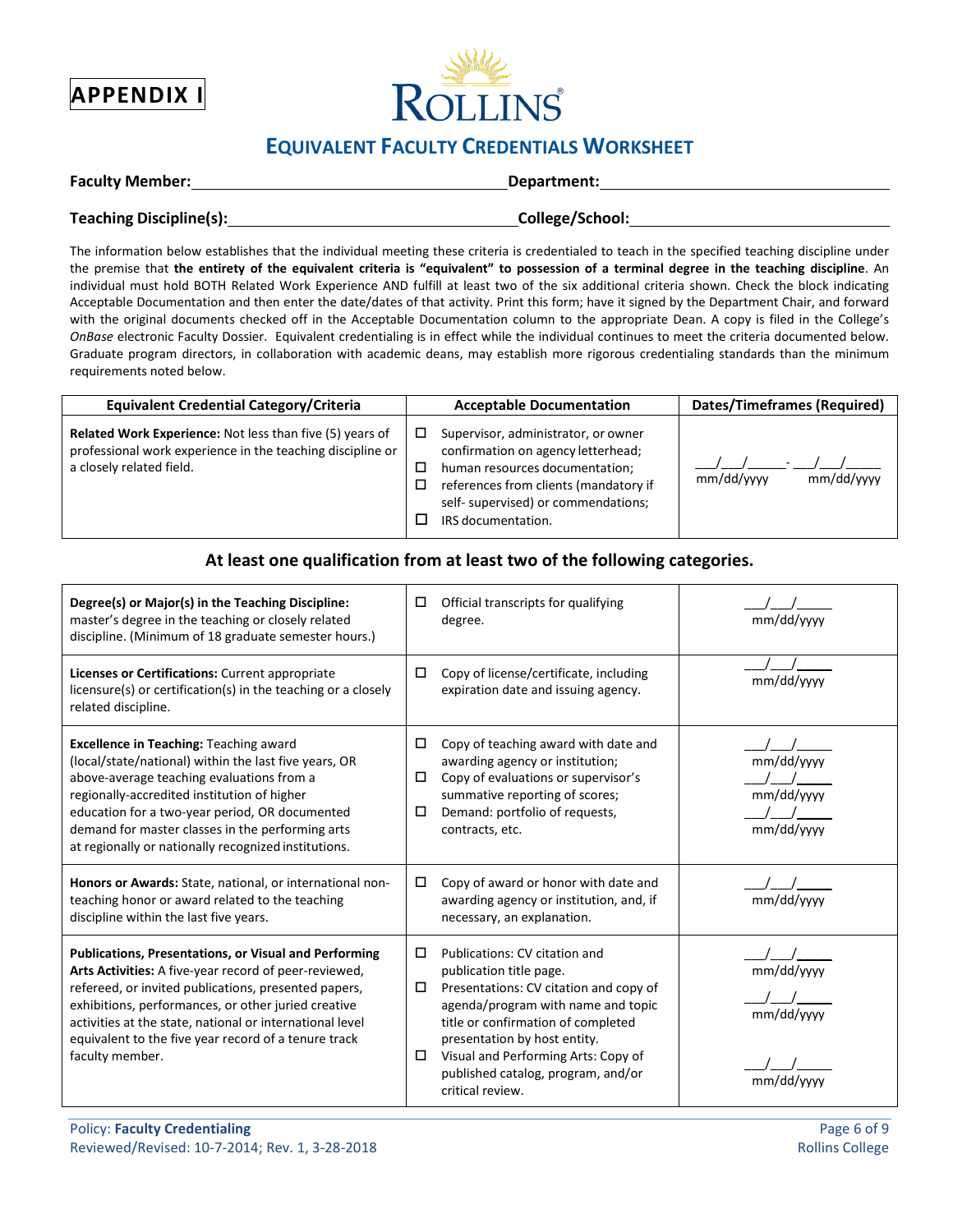| <b>Other Demonstrated Competencies and Achievements</b><br><b>Contributing to Effective Teaching and Student</b>                                                   | □<br>□ | Copy of degree/awarding letter or<br>institutional documentation.                                  | mm/dd/yyyy               |
|--------------------------------------------------------------------------------------------------------------------------------------------------------------------|--------|----------------------------------------------------------------------------------------------------|--------------------------|
| Learning: Honorary degree(s) based upon substantial<br>accomplishments within the appropriate discipline;                                                          |        | Authorship: full citation in CV and<br>title/author page, table of contents.                       | mm/dd/yyyy               |
| author/co-author of textbook and/or other pedagogical                                                                                                              | $\Box$ | CPE: CV listing of                                                                                 |                          |
| materials; continued professional education (CPE) in the<br>discipline; PI/Co-PI for funded external grants;<br>supervision of graduate student research; industry |        | conferences/workshops attended;<br>transcripts of academic coursework<br>beyond qualifying degree; | mm/dd/yyyy               |
| engagement related to the discipline (consulting,                                                                                                                  | □      | Grants: Official notification of award                                                             |                          |
| training, audit or external reviews); or a record of<br>continuous significant student achievement in the<br>discipline.                                           | □      | Graduate Student Research: Letters of<br>agreement, letters of reference,<br>contracts, etc.       | mm/dd/yyyy<br>mm/dd/yyyy |
|                                                                                                                                                                    | □      | Industry Engagement: Letters of<br>agreement or acknowledgement; copy<br>of contracts, etc.        | mm/dd/yyyy               |
|                                                                                                                                                                    | П      | Student Achievement: Portfolio of<br>graduates' accomplishments,<br>performances, or achievements. | mm/dd/vyyy               |

Department Chair Name/Signature data by the control of the Date Date

Dean Name/Signature Date and Date Date Date Date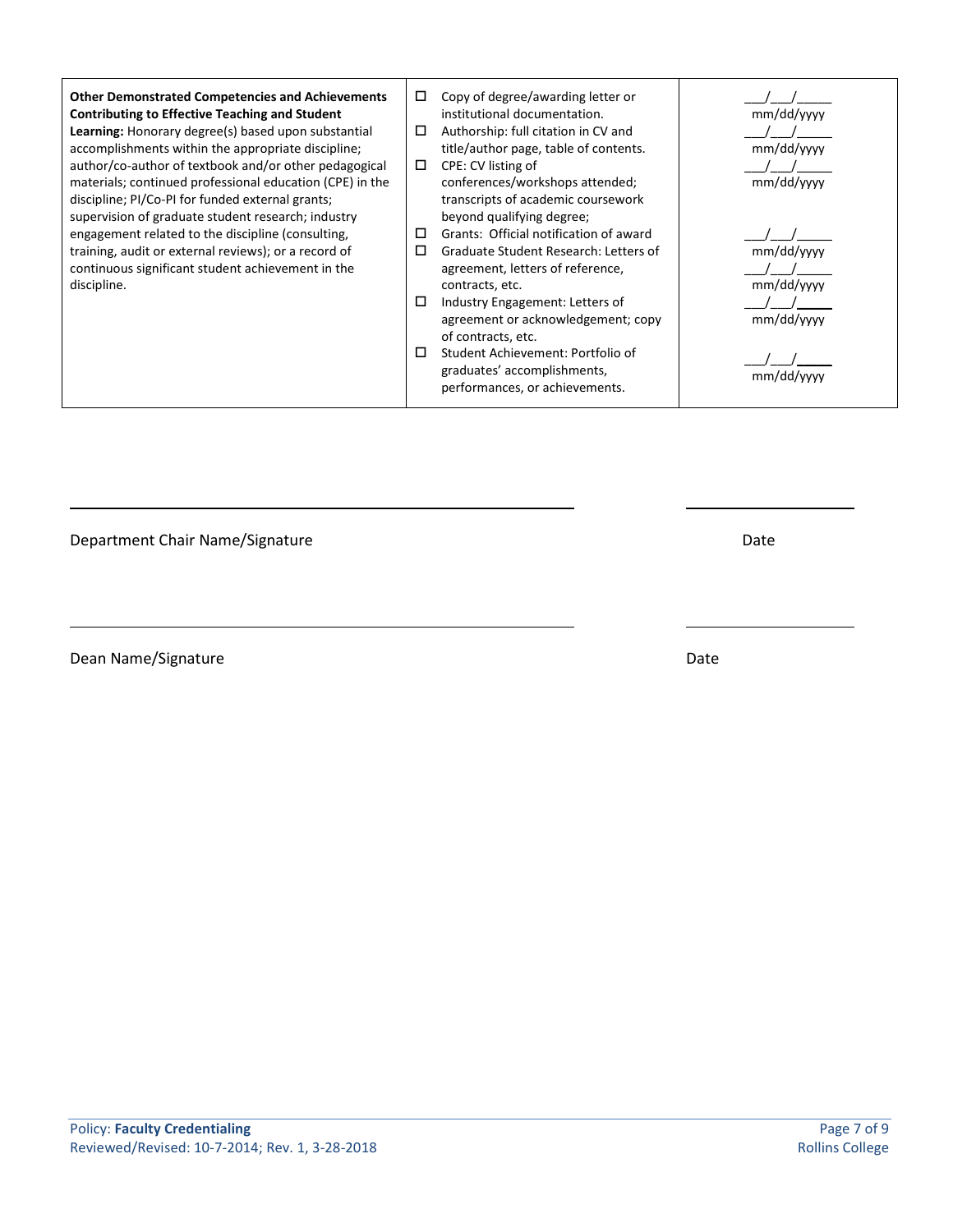<span id="page-7-0"></span>



# **FACULTY CREDENTIALS EQUIVALENCY REPORT**

#### **Teaching Qualifications Compliance Based on Outstanding Professional Experience/Demonstrated Contributions to the Field**

| <b>Discipline</b><br>Full-Time/Part-Time<br><b>Name of Faculty</b><br><b>Member</b> | <b>Teaching Responsibilities</b><br>List catalog title and course number for<br>all courses taught during the most<br>recent academic term. Indicate whether<br>graduate (G) or undergraduate (U) and<br>the number of times taught during the<br>period. | <b>Formal Academic Preparation</b><br>Include most advanced degree,<br>discipline, institution awarding degree,<br>and graduate semester hours [g.s.h.] in<br>teaching field. | <b>Outstanding Professional</b><br><b>Experience and/or</b><br><b>Demonstrated Contributions to</b><br>the Field |
|-------------------------------------------------------------------------------------|-----------------------------------------------------------------------------------------------------------------------------------------------------------------------------------------------------------------------------------------------------------|-------------------------------------------------------------------------------------------------------------------------------------------------------------------------------|------------------------------------------------------------------------------------------------------------------|
|                                                                                     |                                                                                                                                                                                                                                                           |                                                                                                                                                                               |                                                                                                                  |
|                                                                                     |                                                                                                                                                                                                                                                           |                                                                                                                                                                               |                                                                                                                  |
|                                                                                     |                                                                                                                                                                                                                                                           |                                                                                                                                                                               |                                                                                                                  |
|                                                                                     |                                                                                                                                                                                                                                                           |                                                                                                                                                                               |                                                                                                                  |
|                                                                                     |                                                                                                                                                                                                                                                           |                                                                                                                                                                               |                                                                                                                  |
|                                                                                     |                                                                                                                                                                                                                                                           |                                                                                                                                                                               |                                                                                                                  |
|                                                                                     |                                                                                                                                                                                                                                                           |                                                                                                                                                                               |                                                                                                                  |

Date Prepared: 30 March, 2018 Form Version 3-2018